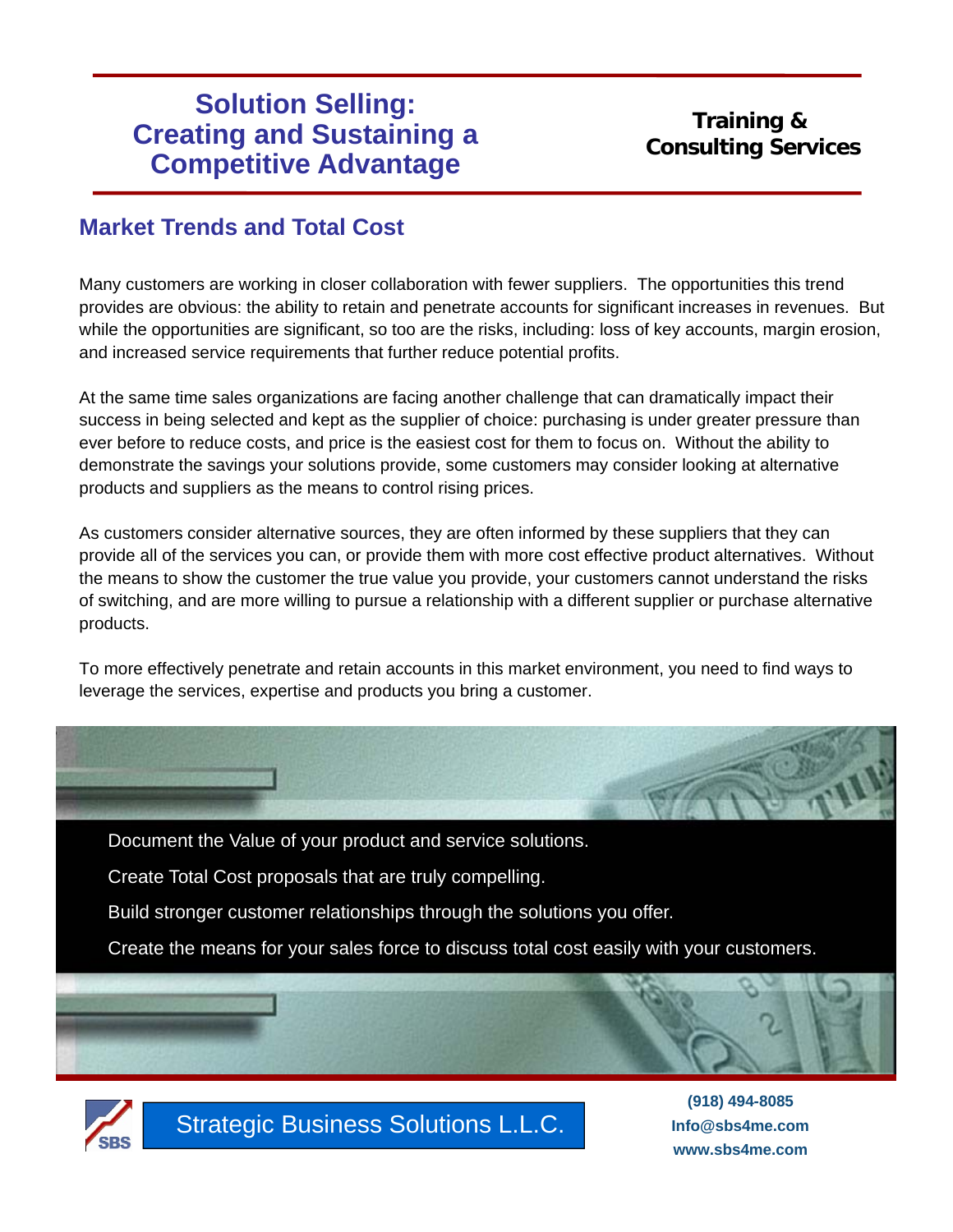## **Training & Consulting Services**

## **Are Your Solutions Paying Off?**

Leveraging what you bring to the customer starts with understanding why it is important to them. In most cases this means you have provided them with either a product or service solution that helps resolve a known need. But the solution is only viewed as valuable if it helps the customer to achieve their objectives more effectively or reduces their operating costs to a greater extent than other solutions.

We all talk about the Value we Add. And in some cases we even document it. But the vast majority of documented savings, over 80% for most sales organizations, is in the area of price reduction. Why: because it is the easiest savings to measure and demonstrate to the customer. Yet when this is the primary savings we demonstrate, it also creates the impression that price is the true value you add.

The question you have to ask yourself is: Do you provide product and service solutions that reduce costs other than price? If the answer is yes, you need to find a way to document the savings, or be prepared to accept a lower margin because the value you added is not seen by the customer.

Without the means to involve your sales force in documenting the value they add on a daily basis, much of the value you add is lost. So to is the competitive advantage these solutions help you to achieve.

**One of the most difficult requirements that we must endeavor to comply to is the customer's expectation of documented cost savings. This program (training and software) allows you to do that in a systematic and straight forward fashion that will help your sales people think outside the box.**

*Gerard Kollar Director Corporate Accounts Graybar*

**This subject (documenting and selling value added) is an absolute necessity to our survival and growth. It documents and captures what we do.**

*Troy Entwisle Regional Manager Werner Electric*



Strategic Business Solutions L.L.C.

**(918) 494-8085 Info@sbs4me.com www.sbs4me.com**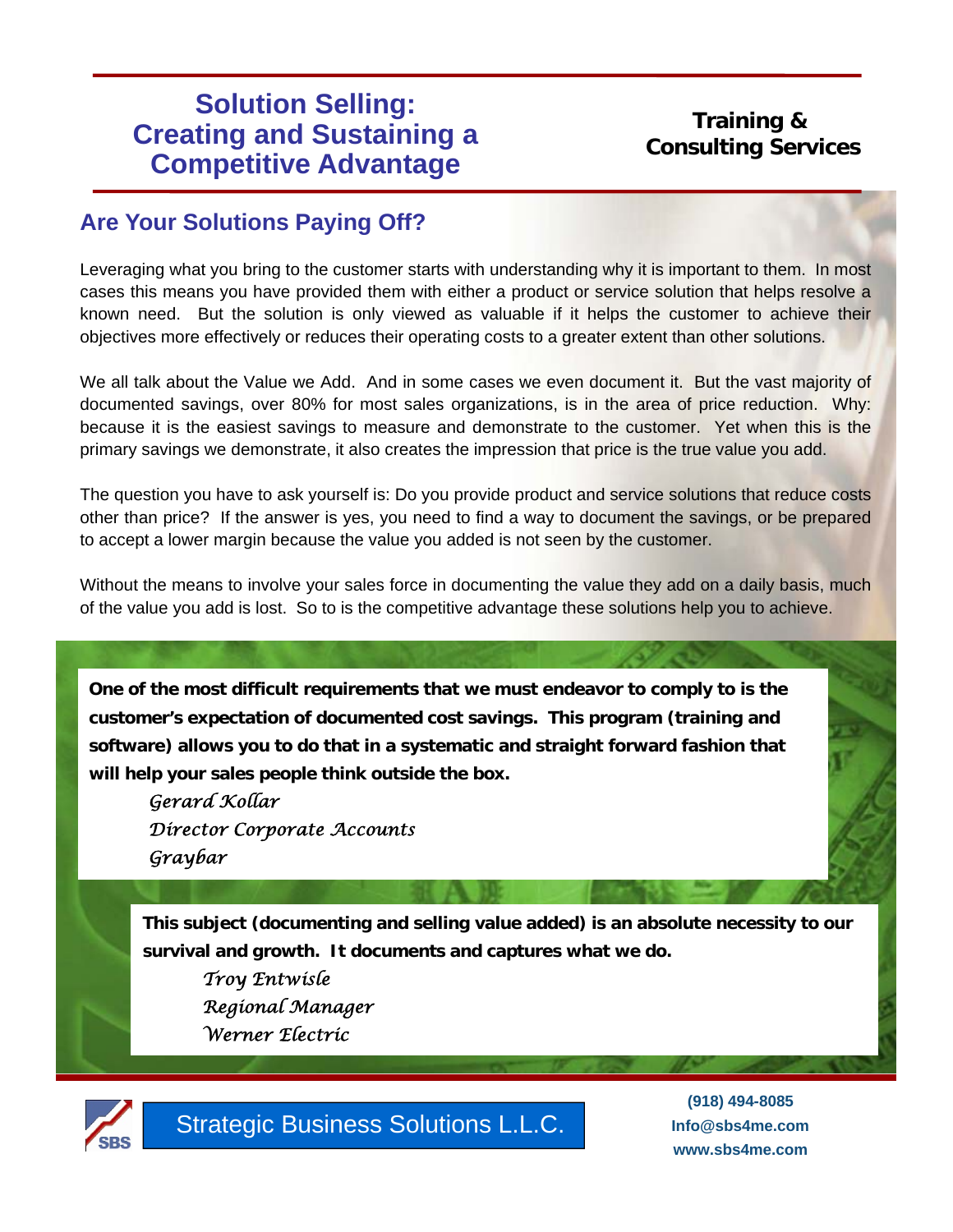## **Training & Consulting Services**

#### **Results: Profit Improvement**

When a solution provides you with a competitive advantage it either allows you to gain/retain more sales or command a higher price. For example:

Consider your key accounts, how many of them are at risk of switching suppliers? What if you were able to demonstrate significantly greater savings, and were able to stop even one key customer from switching…what would be the profit impact?

Now consider the key accounts you have targeted. Could demonstrating the Total Cost impact your solutions provide help you capture more accounts?

Or, what if through your ability to demonstrate your value, you were able to avoid a price reduction or capture an account at a higher margin?

By demonstrating the value you provide, you create a competitive distinction, one that helps you to be seen as the supplier of choice. And at the same time allows you the opportunity to enhance your profitability.

**Quit giving your services away … not sure I can get back credit for all we have done…but now it will be easier for us to "prove" what we have done from this point forward.**

*Charley Slagle Vice President Tool Crib, Inc.*

**Every person responsible for the sales of technical / automation products should understand this method of proving your value.**

*Frank Hurtte VP Technology Van Meter Industrial* 



Strategic Business Solutions L.L.C.

**(918) 494-8085 Info@sbs4me.com www.sbs4me.com**